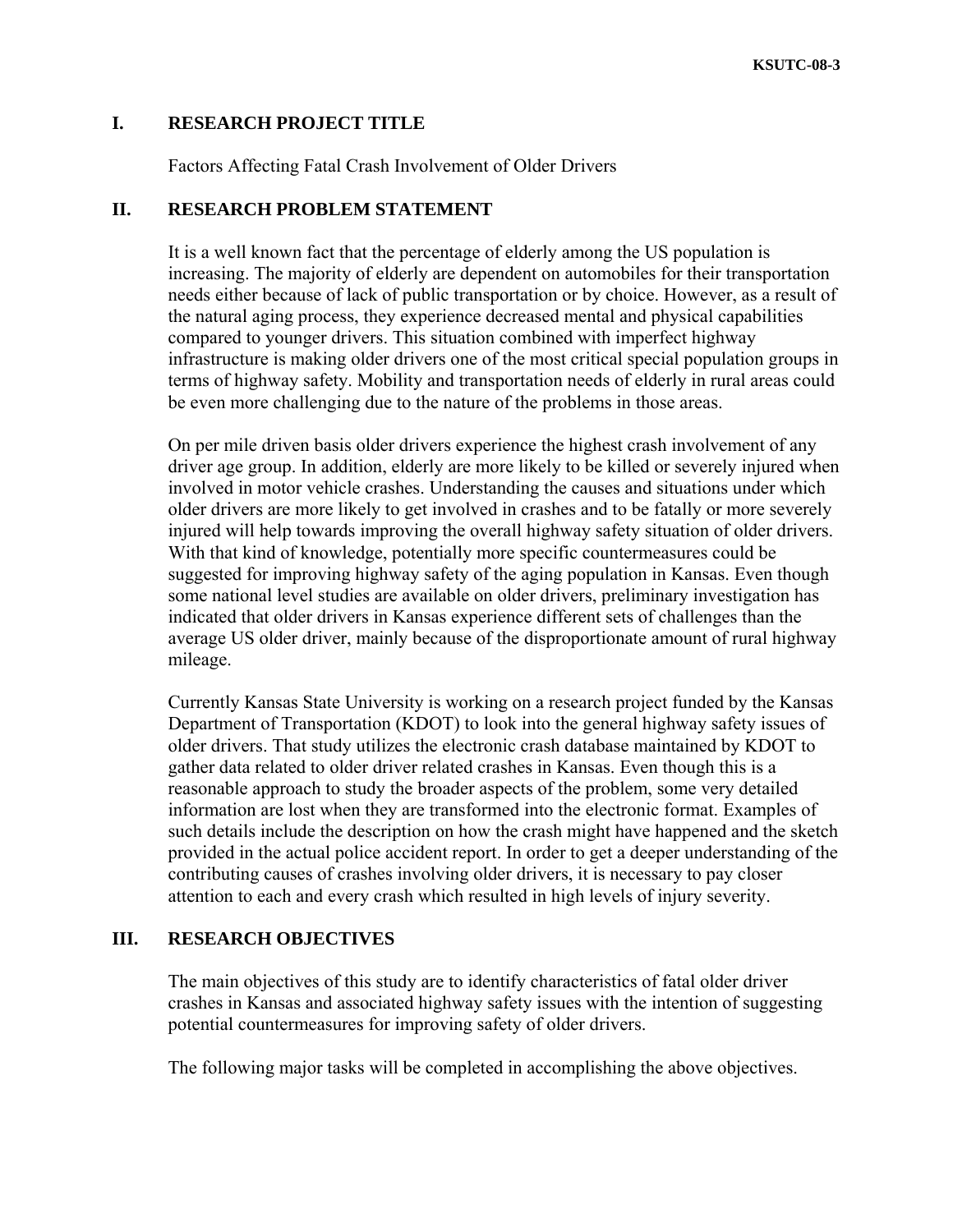## Task 1: Literature Review

Conduct a detailed literature review on recent older driver related studies conducted throughout the country.

## Task 2: Gather Crash Data

Collect or extract all data related to older driver involved fatal crashes. Hard copies of the crashes involving older drivers will be collected for a reasonably long period of time to have a sufficiently large sample of fatal crashes. In addition, an effort will be made to see whether any exposure data (ex. average trips per older driver, average distance of a trip etc.) is available for older drivers. Sources such as Nationwide Personal Transportation Survey or similar will be investigated in this regard. In addition to the data available in the database, more information from the police reports will be gathered to make a better, more accurate analysis.

## Task 3: Data Analysis

Analyze the data collected to identify potential problem locations in which older drivers are more likely to be involved in fatal crashes. Comparisons will be made between different types of fatal older driver crashes to better identify the problem areas. For example, characteristics of rural crashes will be compared those in urban areas and single vehicle crashes will be compared with multi-vehicle ones, etc. Specific maneuvers and other characteristics that are overly represented in fatal older driver involved crashes will also be identified. Statistical models will be developed to identify the factors that could reduce fatal crashes involving older drivers.

Task 4: Recommendation of Potential Countermeasures

Based on the knowledge gathered through the above tasks, develop appropriate recommendations to improve safety of older drivers and reduce fatalities.

Task 5: Report Preparation

Document all the tasks of the project in a final report.

## **IV. ESTIMATE OF FUNDING AND RESEARCH PERIOD**

*Research Period:* 18 months from the beginning of the project. *Funding:* Estimated project cost is \$ 75,000.

# **V. URGENCY AND POTENTIAL PAYOFF**

Maintaining the mobility and transportation needs of elderly is a responsibility of every citizen and safety is one of the most crucial issues in doing that. When considering the extremely high economic costs associated with fatal crashes, this project is expected to